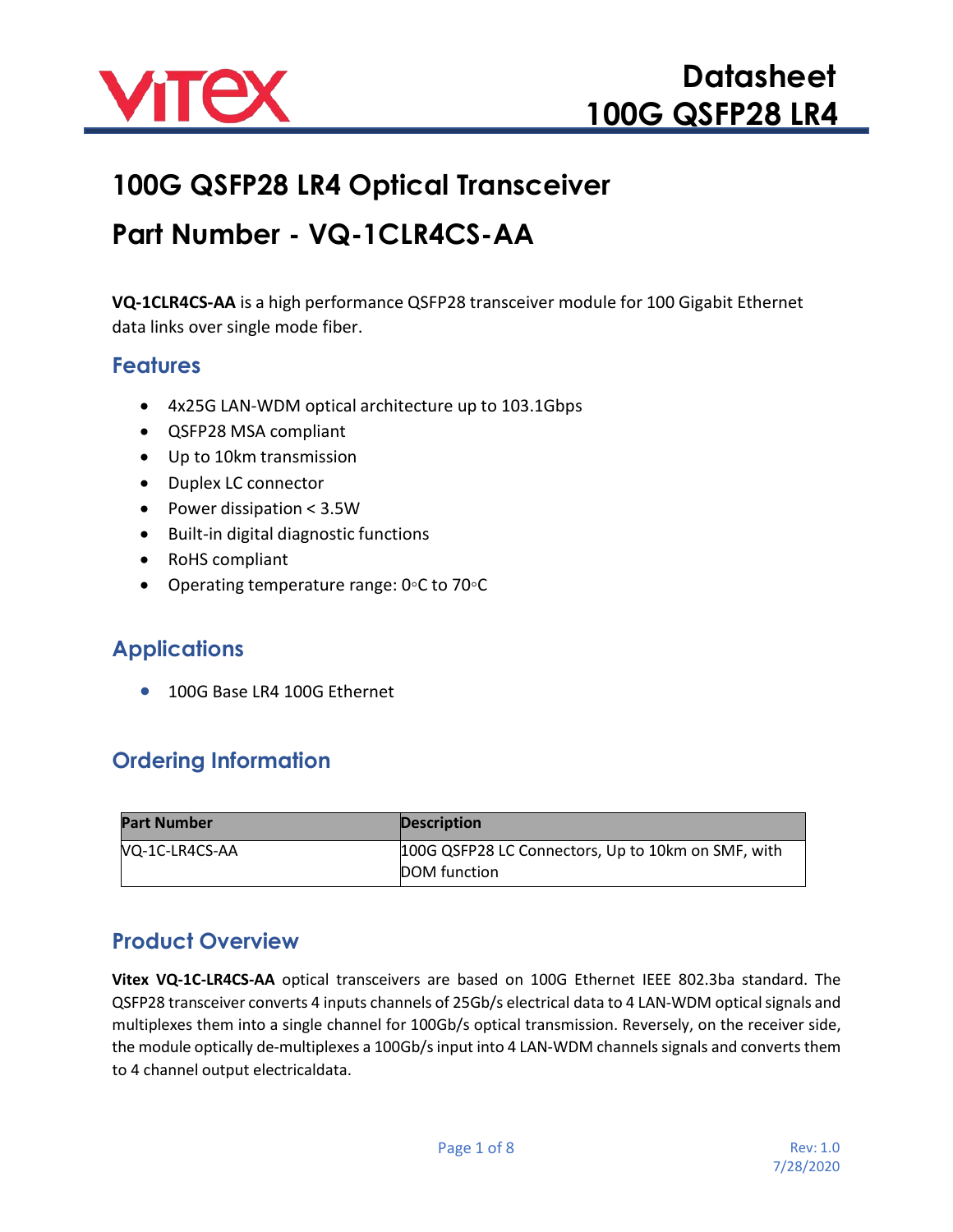

# **General Specifications**

| Parameter                    | <b>Symbol</b> | <b>Min</b> | <b>Typ</b> | <b>Max</b> | <b>Unit</b>  | <b>Remarks</b> |
|------------------------------|---------------|------------|------------|------------|--------------|----------------|
| <b>Bit Error Rate</b>        | <b>BER</b>    |            |            | $10^{-12}$ |              |                |
| <b>Operating Temperature</b> | ТC            | 0          |            | 70         | $^{\circ}$ C |                |
| <b>Storage Temperature</b>   | <b>TSTO</b>   | $-40$      |            | 85         | $^{\circ}C$  |                |
| Input Voltage                | Vcc           | 3.14       | 3.3        | 3.46       | v            |                |
| Maximum Voltage              | <b>VMAX</b>   | $-0.5$     |            | 3.6        | v            | 3              |
| Module total power           | D             |            |            | 3.5        | w            |                |

1.Case temperature

2.Ambient temperature

3.For electrical power interface

# **Optical – Transmitter**

| <b>Parameter</b>                                  | Symbol               | <b>Min</b>                  | <b>Typ</b> | <b>Max</b> | <b>Unit</b>     | <b>Remarks</b> |
|---------------------------------------------------|----------------------|-----------------------------|------------|------------|-----------------|----------------|
| Signaling Speed per lane                          |                      | 25.78125±100ppm             |            | Gb/s       |                 |                |
| <b>Total Output Optical Power</b>                 | P <sub>T</sub>       |                             |            | 8.3        | d <sub>Bm</sub> | $\mathbf{1}$   |
| Average Launch Power (Each Lane)                  | <b>PTX</b>           | $-4.3$                      |            | 4.5        | dBm             |                |
| Optical Center Wavelength (LO Lane)               | $\lambda_c$          | 1294.53                     | 1295.56    | 1296.59    | nm              |                |
| Optical Center Wavelength (L1 Lane)               | $\lambda_{\text{C}}$ | 1299.02                     | 1300.06    | 1301.09    | nm              |                |
| Optical Center Wavelength (L2 Lane)               | $\lambda_c$          | 1303.54                     | 1304.59    | 1305.63    | nm              |                |
| Optical Center Wavelength (L3 Lane)               | $\lambda_{\rm C}$    | 1308.09                     | 1309.14    | 1310.19    | nm              |                |
| <b>Optical Modulation Amplitude(Each</b><br>Lane) | OMA                  | $-1.3$                      |            | 4.5        | dB              |                |
| <b>Extinction Ratio</b>                           | ER.                  | 4                           |            |            | dB              |                |
| Side Mode Suppression Ratio                       | <b>SMSR</b>          | 30                          |            |            | dB              |                |
| <b>Relative Intensity Noise</b>                   | <b>RIN</b>           |                             |            | $-130$     | dB/Hz           |                |
| <b>Transmitter Dispersion Penalty</b>             | <b>TDP</b>           |                             |            | 1.8        | dB              |                |
| Optical Return Loss Tolerance                     |                      |                             |            | 20         | dB              |                |
| <b>Transmitter Eye Mask</b>                       |                      | Compliant with IEEE 802.3ba |            |            |                 |                |

1.Average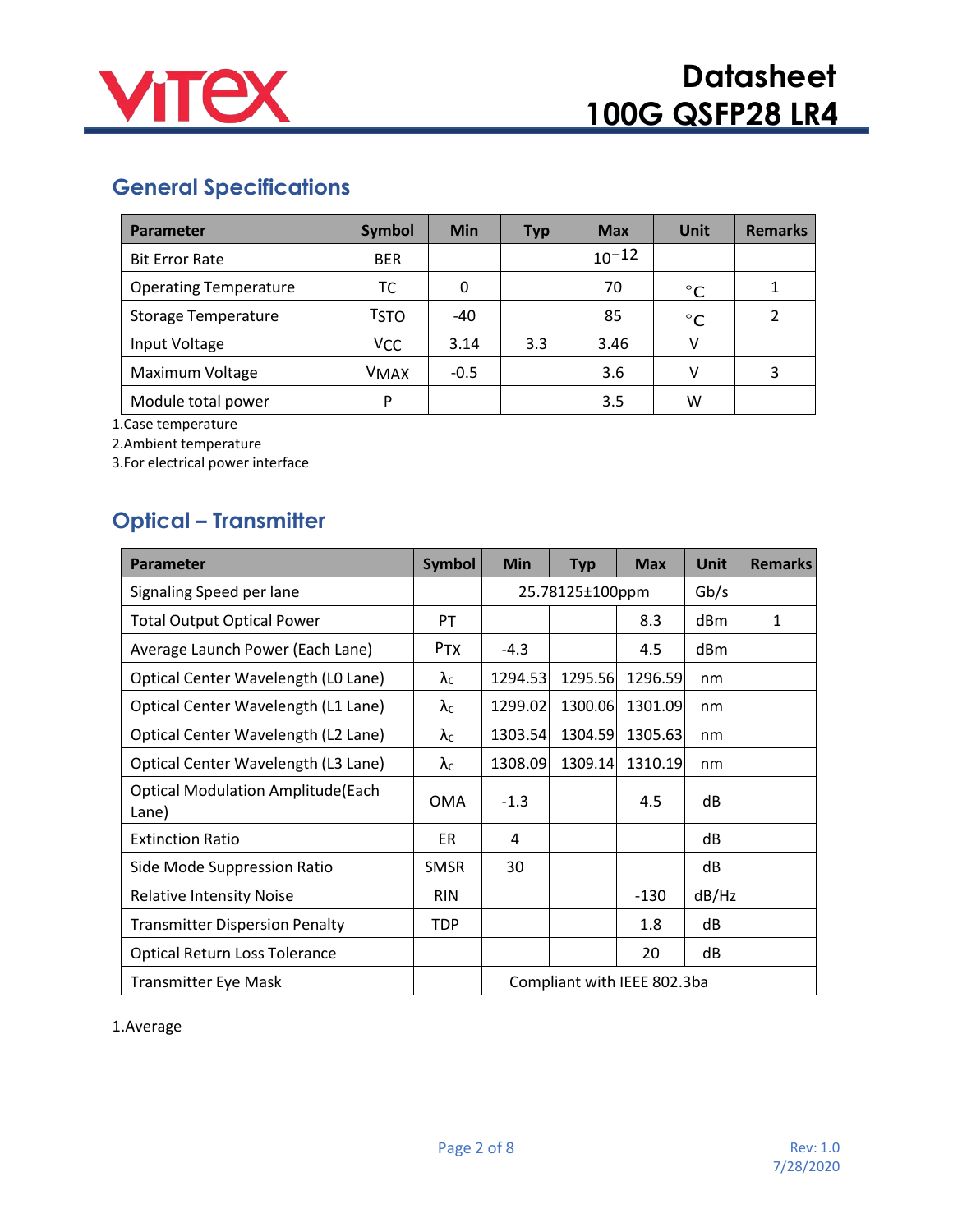

# **Optical- Receiver**

| <b>Parameter</b>                         | <b>Symbol</b>        | <b>Min</b> | <b>Typ</b>      | <b>Max</b> | <b>Unit</b> | <b>Remarks</b> |
|------------------------------------------|----------------------|------------|-----------------|------------|-------------|----------------|
| Signaling Speed per lane                 |                      |            | 25.78125±100ppm |            |             |                |
| Optical Center Wavelength (LO            | $\lambda_{\text{C}}$ | 1294.5     | 1295.5          | 1296.5     | nm          |                |
| Optical Center Wavelength (L1            | $\lambda_c$          | 1299.0     | 1300.0          | 1301.0     | nm          |                |
| Optical Center Wavelength (L2            | $\lambda_{\text{C}}$ | 1303.5     | 1304.5          | 1305.6     | nm          |                |
| Optical Center Wavelength (L3            | $\lambda_{\text{C}}$ | 1308.0     | 1309.1          | 1310.1     | nm          |                |
| Optical Input Power, each lane           | <b>PRX</b>           | $-10.6$    |                 | $-4.5$     | dBm         |                |
| Receiver Sensitivity (OMA), each<br>Lane | RX SEN<br>1          |            |                 | $-8.6$     | dBm         |                |
| <b>LOS Assert</b>                        | <b>LOSA</b>          |            | -18             |            | dBm         |                |
| LOS De-Assert                            | <b>LOSD</b>          |            | $-16$           |            | dBm         |                |
| <b>LOS Hysteresis</b>                    | <b>LOSH</b>          | 1.5        |                 |            | dB          |                |

#### 1.Average

2.Measured with PRBS2 31-1 test pattern @ 25.78125Gbps, BER<1e-12

## **Electrical – Transmitter**

| <b>Parameter</b>              | <b>Symbol</b> | <b>Min</b>      | Typ | <b>Max</b> | Unit | <b>Remarks</b> |
|-------------------------------|---------------|-----------------|-----|------------|------|----------------|
| Signaling Rate per lane       |               | 25.78125±100ppm |     | Gb/s       |      |                |
| Differential data input swing | VIN PP        |                 |     | 900        | mV   |                |
| Transmit disable voltage      | VD            | $VC-1.3$        |     | VCC        |      |                |
| Transmit enable voltage       | Ven           | VFF             |     | $VEE+0.8$  |      |                |

## **Electrical – Receiver**

| <b>Parameter</b>                | <b>Symbol</b> | Min             | <b>Typ</b> | <b>Max</b> | Unit | <b>Remarks</b> |
|---------------------------------|---------------|-----------------|------------|------------|------|----------------|
| Signaling Rate per lane         |               | 25.78125±100ppm |            | Gb/s       |      |                |
| Differential data output swing  | VOUT P        | 400             |            | 800        | mV   |                |
| Data output rise time (20%-80%) | tr            |                 | 12         |            | ps   |                |
| Data output fall time (20%-80%) | tf            |                 | 12         |            | ps   |                |
| <b>LOS Fault</b>                | LOSA          | $VCC-1.3$       |            | <b>VCC</b> | v    |                |
| <b>LOS Normal</b>               | LOSD          | VEE             |            | VFF+0.5    | v    |                |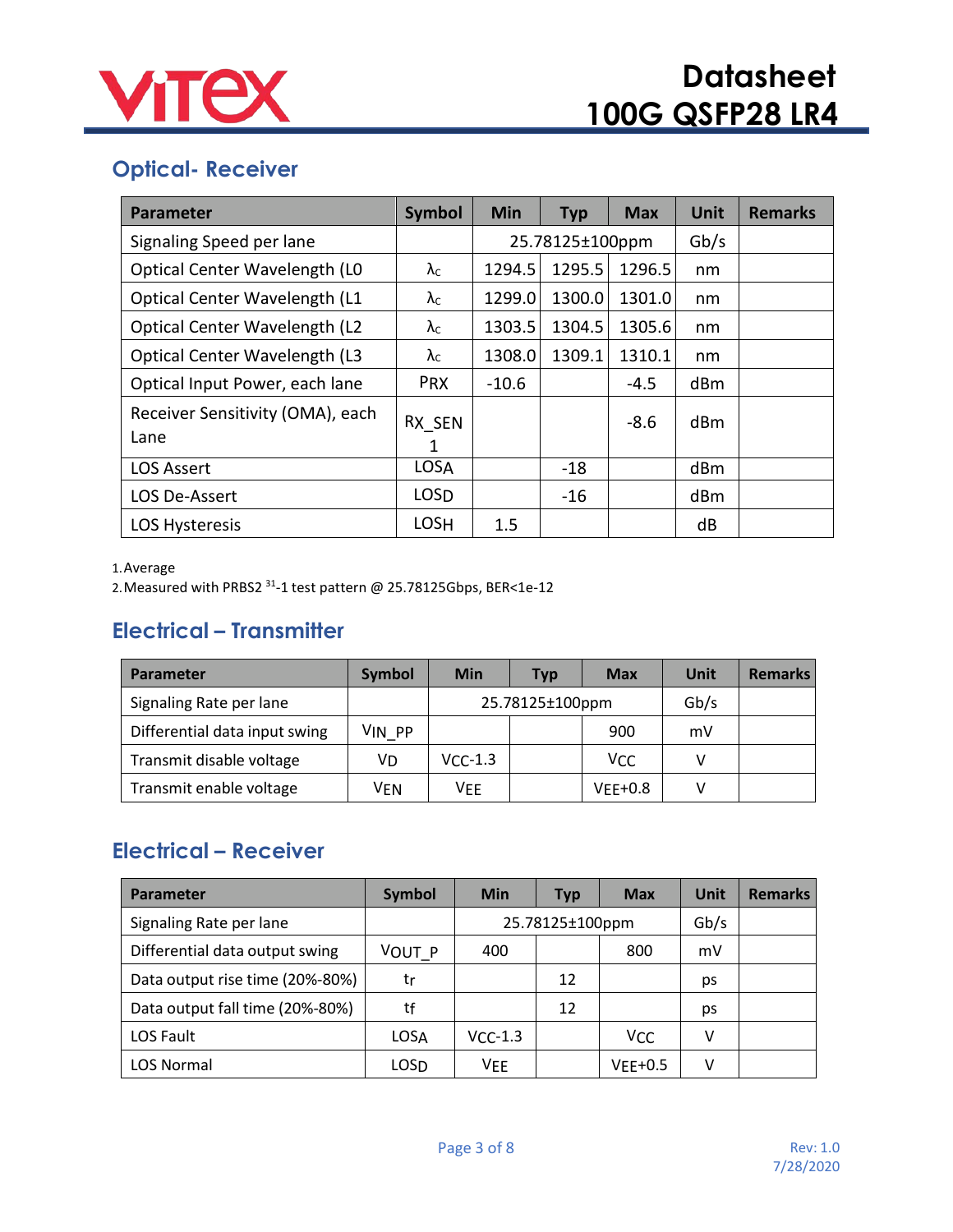

# **Transceiver Block Diagram**



### **Functional Description**

This product converts the 4-channel 25Gb/s electrical input data into LAN WDM optical signals (light), by a driven 4-wavelength Distributed Feedback Laser (DFB) array. The light is combined by the MUX parts as a 100Gb/s data, propagating out of the transmitter module from the SMF. The receiver module accepts the 100Gb/s LAN WDM optical signals input, and de-multiplexes it into 4 individual 25Gb/s channels with different wavelength. Each wavelength light is collected by a discrete photo diode, and then outputted as electric data after amplified by a TIA.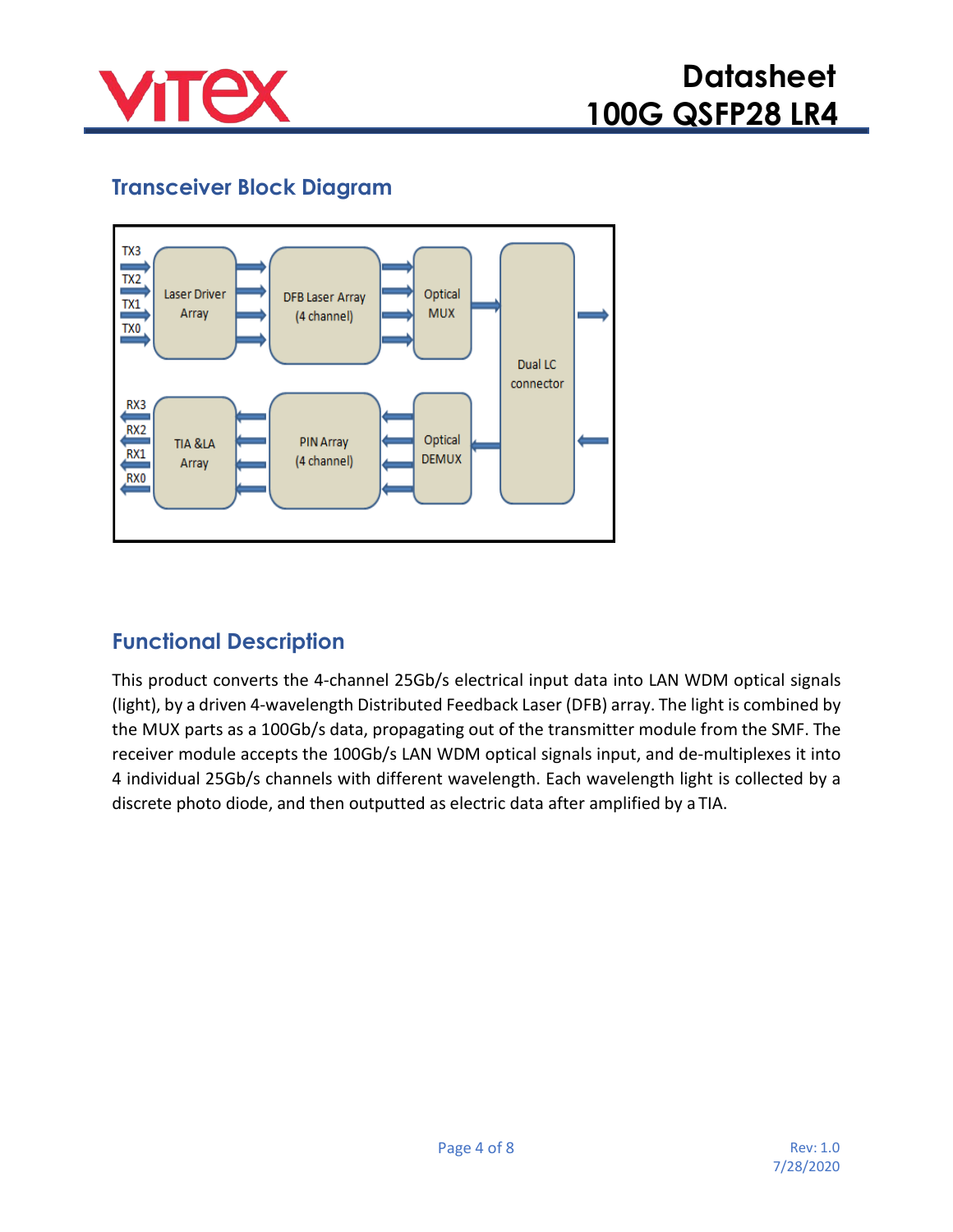

# **Datasheet 100G QSFP28 LR4**

# **Electrical Connector Layout**

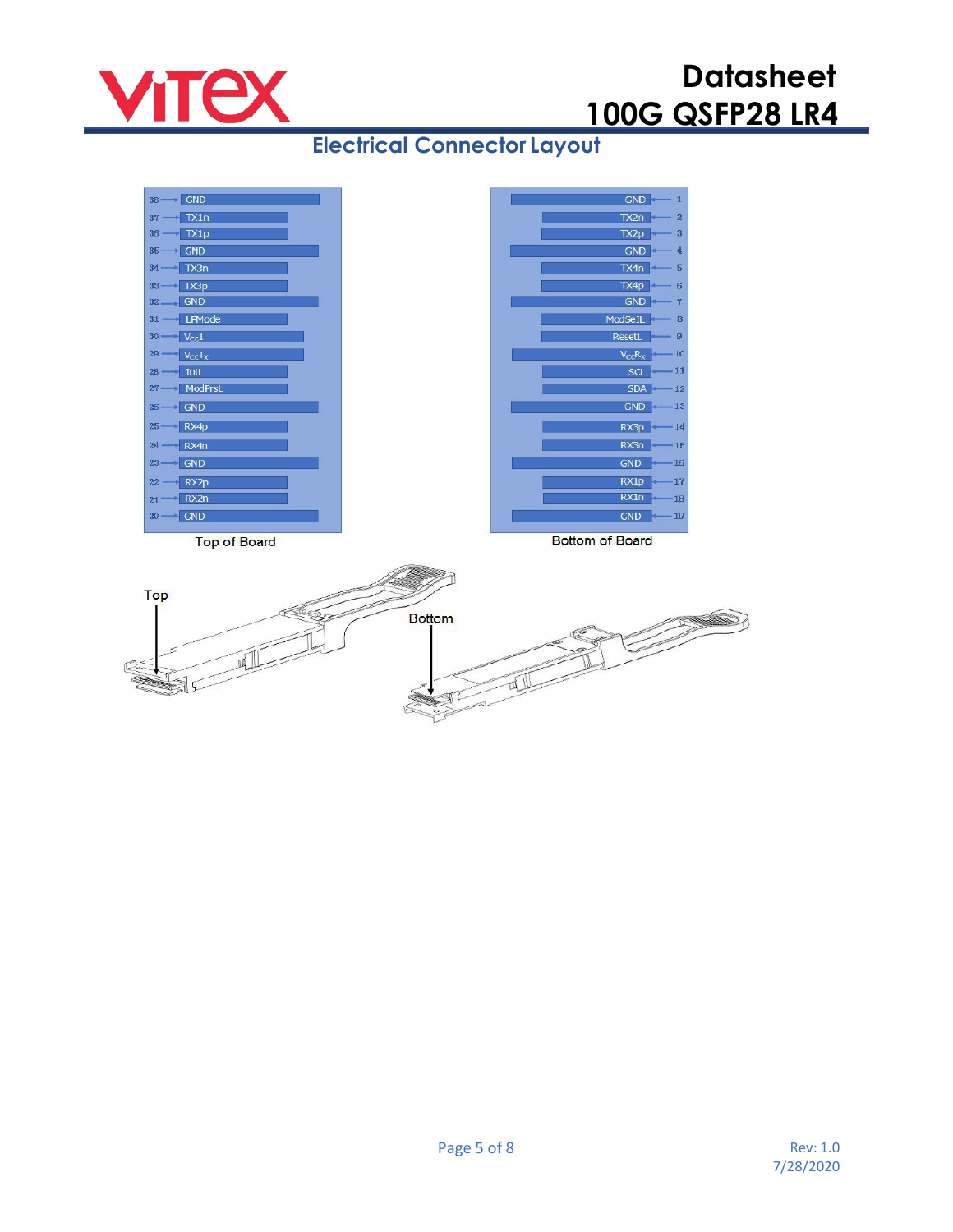

#### **Electrical Pin Definition**

| PIN#           | Symbol                         | <b>Description</b>                                                                        | <b>Remarks</b> |
|----------------|--------------------------------|-------------------------------------------------------------------------------------------|----------------|
| $\mathbf{1}$   | <b>GND</b>                     | Ground                                                                                    | 5              |
| $\overline{2}$ | Tx2n                           | Transmitter Inverted Data Input, LAN2                                                     |                |
| 3              | Tx2p                           | Transmitter Non-Inverted Data Input, LAN2                                                 |                |
| 4              | <b>GND</b>                     | Ground                                                                                    | 5              |
| 5              | Tx4n                           | Transmitter Inverted Data Input, LAN4                                                     |                |
| 6              | Tx4p                           | Transmitter Non-Inverted Data Input, LAN4                                                 |                |
| $\overline{7}$ | GND                            | Ground                                                                                    | 5              |
| 8              | ModSelL                        | Module select pin, the module responds to two-wire serial<br>communication when low level | $\mathbf{1}$   |
| 9              | ResetL                         | Module Reset                                                                              | $\overline{2}$ |
| 10             | $V_{CC}RX$                     | +3.3V Power Supply Receiver                                                               |                |
| 11             | SCL                            | 2-wire serial interface clock                                                             |                |
| 12             | <b>SDA</b>                     | 2-wire serial interface data                                                              |                |
| 13             | GND                            | Ground                                                                                    | 5              |
| 14             | Rx3p                           | Receiver Non-Inverted Data Output, LAN3                                                   |                |
| 15             | Rx3n                           | Receiver Inverted Data Output, LAN3                                                       |                |
| 16             | <b>GND</b>                     | Ground                                                                                    | 5              |
| 17             | Rx1p                           | Receiver Non-Inverted Data Output, LAN1                                                   |                |
| 18             | Rx1n                           | Receiver Inverted Data Output, LAN1                                                       |                |
| 19             | GND                            | Ground                                                                                    | 5              |
| 20             | <b>GND</b>                     | Ground                                                                                    | 5              |
| 21             | Rx2n                           | Receiver Inverted Data Output, LAN2                                                       |                |
| 22             | Rx2p                           | Receiver Non-Inverted Data Output, LAN2                                                   |                |
| 23             | GND                            | Ground                                                                                    | 5              |
| 24             | Rx4n                           | Receiver Inverted Data Output, LAN4                                                       |                |
| 25             | Rx4p                           | Receiver Non-Inverted Data Output, LAN4                                                   |                |
| 26             | GND                            | Ground                                                                                    | 5              |
| 27             | ModPrsL                        | The module is inserted into the indicate pin and grounded in<br>the module.               | 3              |
| 28             | IntL                           | Interrupt                                                                                 | 4              |
| 29             | V <sub>CC</sub> T <sub>X</sub> | +3.3V Power Supply transmitter                                                            |                |
| 30             | $V_{\rm CC1}$                  | +3.3V Power Supply                                                                        |                |
| 31             | LPMode                         | Low Power Mode                                                                            | 5              |
| 32             | GND                            | Ground                                                                                    | 5              |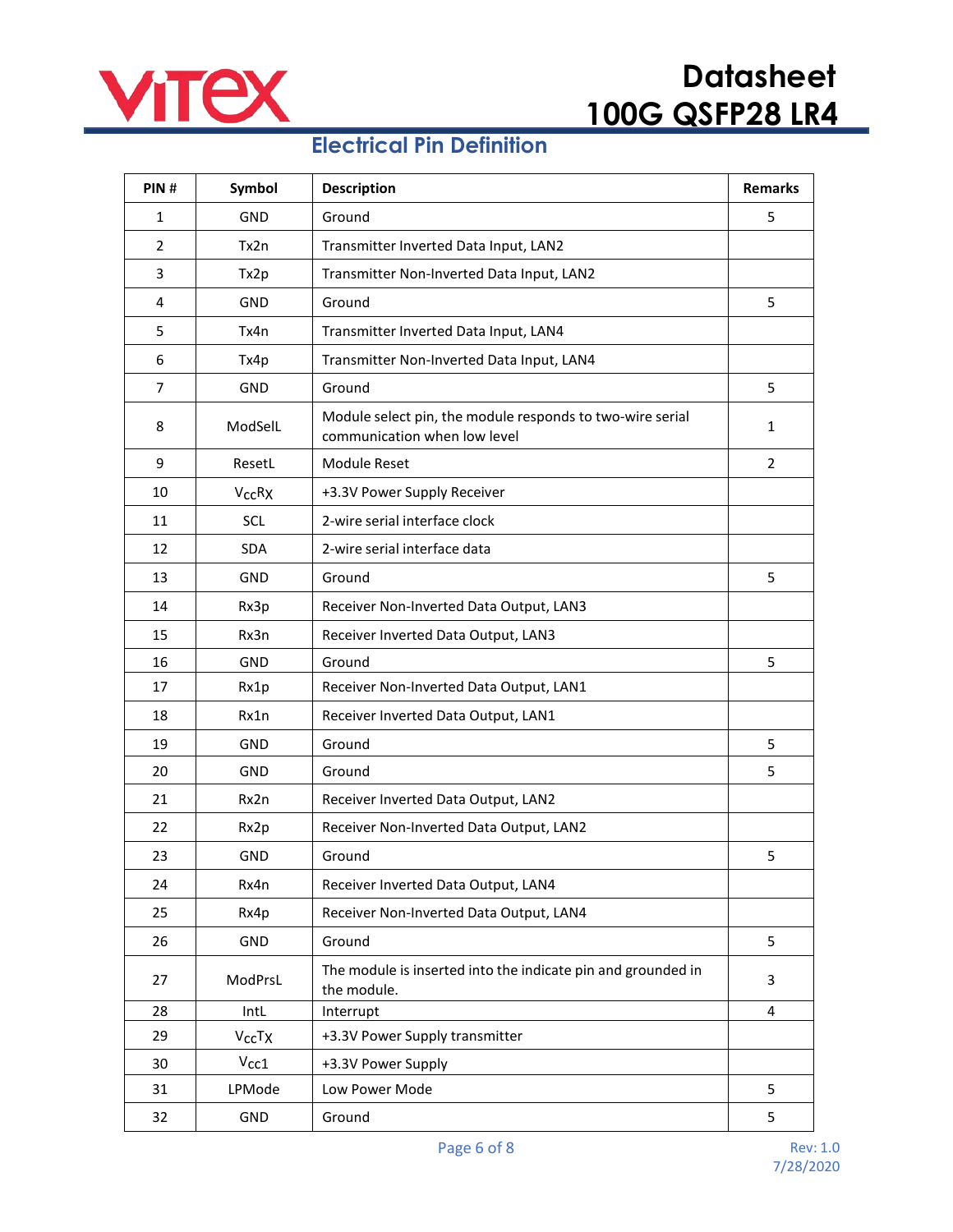

# **Datasheet 100G QSFP28 LR4**

#### **Notes:**

1. ModSelL is the input pin. The module responds to 2-wire serial communication commands when it is held low by the host. ModSelL allows multiple QSFP modules to be used on a single 2-wire interface bus. If ModSelL isHigh, the module will not respond to any 2-wire interface communication from the host. ModSelL has internal pull-up resistors in the module

2. The module restart pin, when the low level on the ResetL pin lastslonger than the minimum pulse length, resets the module and restores all user modules to their default state. When performing reset device, the host should ignore all status bits. Until the module reset interrupt is completed, please note that during hot plugging, the module will issue this information to complete the reset interrupt withoutresetting

3. This pin is active high, indicating that the module is running under a low power module.

4. IntL isthe output pin, which isthe open collector output and must be pulled up to Vcc on the motherboard. When it islow, it indicates that the module may malfunction. The host uses a 2-wire serial interface to identify the interrupt source 5.Circuit ground is internally isolated from chassisground.

#### **References**

1. IEEE standard 802.3ba. IEEE Standard Department.

2. QSFP28 4X PLUGGABLE [TRANSCEIVER](http://www.moduletek.com/Download/SFF-8665_QSFP-28-Gbs-4X-Pluggable-Transceiver-Solution(QSFP28).Rev1.9.pdf) –SFF-8665